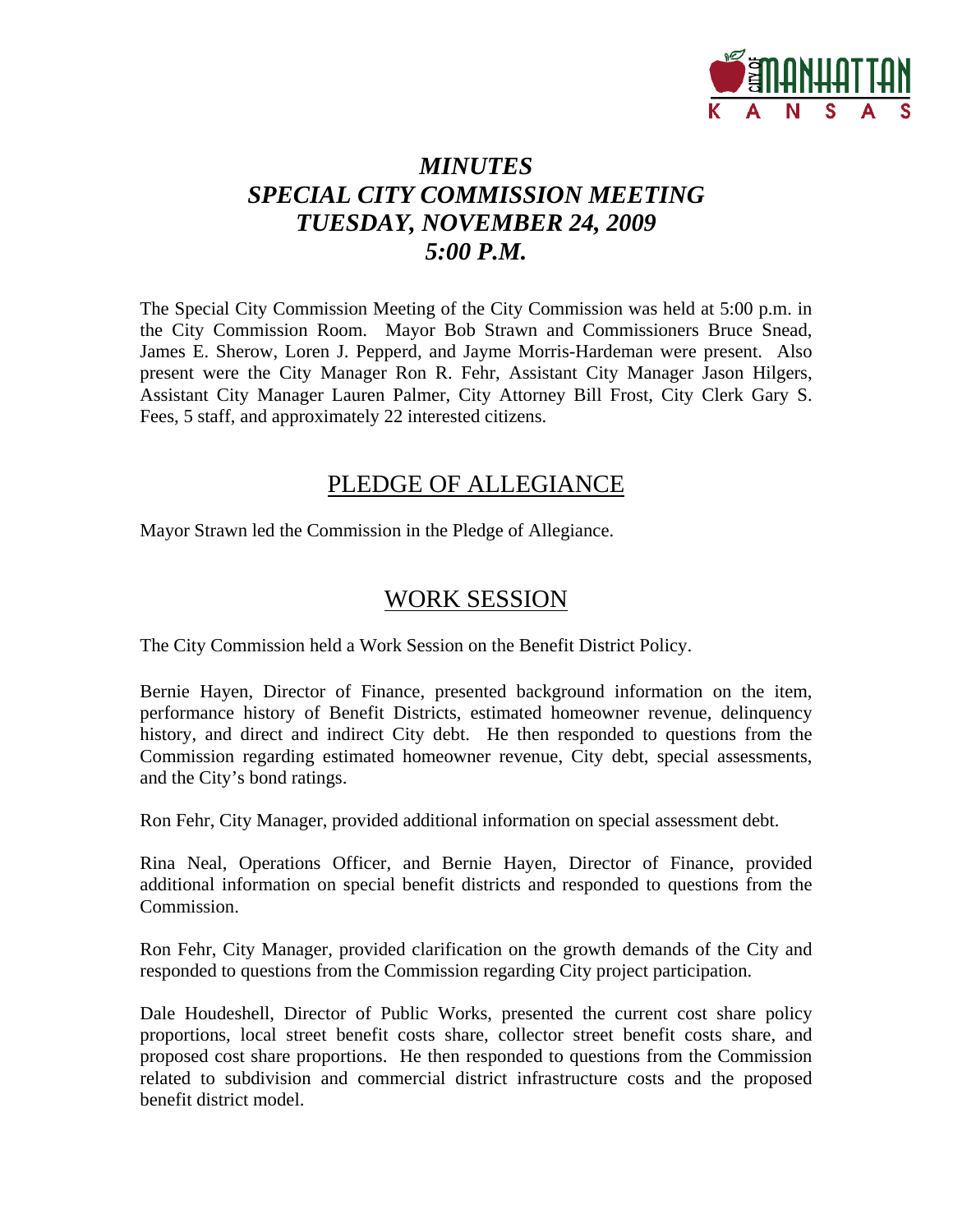## WORK SESSION *(CONTINUED)*

Rob Ott, City Engineer, provided clarification on the construction of sidewalk projects and the responsibilities of the developer or homeowner.

Rich Seidler, Director of Development, McCullough Development, stated that the use of special assessments has long been an economic development tool for the City of Manhattan. He informed the Commission that to change the rules now will cause many projects to come undone and that growth in the community has been experienced because of past infrastructure projects. He provided an example of the McCall Road project and proposed benefit district to make much needed improvements. He requested that the Commission allow more time to allow developers the opportunity to better understand the scope of the changes being proposed.

Luther Pennell, 4420 Blue Run Road, local builder, asked the Commission if these proposed changes are being prompted because the City is trying to tighten the budget. He voiced concern with the rationale to do this and requested more information on the impetus to change from the existing benefit district policy.

Tim Schultz, Schultz Construction, asked if the Commission were considering eliminating benefit districts entirely or considering modifications made to the existing benefit district policy. He informed the Commission that specials vary in developments and that those additional costs would be passed onto the homeowner.

Ron Fehr, City Manager, provided examples and applications of benefit districts that have enabled City projects. He appreciated the feedback provided by the Commission and stated that City Staff will continue to examine the benefit district policy and seek input from developers as well.

After further discussion of the Commission, Mayor Strawn informed the community that the City Commission would not have a work session on Tuesday, December 8, 2009; however, would plan to have a work session on Thursday, December 10, 2009, to discuss the Disorderly House Ordinance and Standard Traffic Ordinance.

## EXECUTIVE SESSION

At 7:09 p.m., Mayor Strawn moved to recess into Executive Session until 7:30 p.m. for the purpose of discussions with the City Attorney regarding pending legal matters that need to be confidential and that are deemed privileged in the attorney-client relationship. Commissioner Snead seconded the motion. On vote, motion carried 5-0.